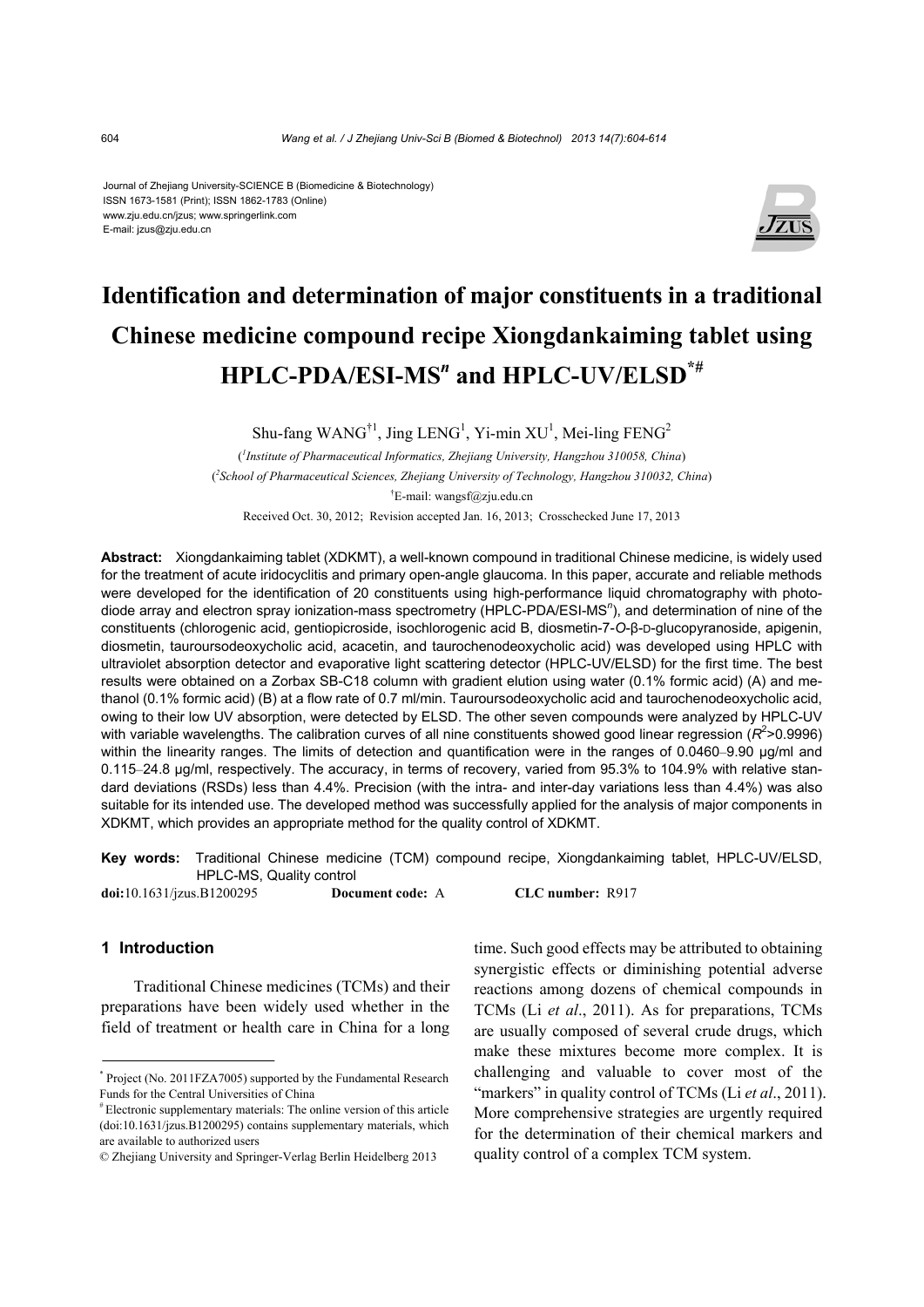Xiongdankaiming tablet (XDKMT), a wellknown compound recipe of TCM, is usually used in clinical treatment for acute iridocyclitis and primary open-angle glaucoma. Other clinical uses of XDKMT, including an analgesic (Zhao *et al*., 1999), prevention of the postoperative complication of phacoemulsification and intraocular lens implantation (Liu *et al*., 2005), lowering intraocular pressure (Zhao and Qi, 2007), and relieving symptoms of visual fatigue caused by hepatobiliary swelter among young people (Hong *et al*., 2008), have also been reported. XDKMT is composed of seven medicinal materials or extracts, including bear bile powder, *Haliotidis concha*, *Chrysanthemi flos*, *Gentianae radix et rhizoma*, *Lycii fructus*, *Alismatis rhizoma*, and *Leonuri fructus*. The seven medicinal materials or extracts are used according to the theory of TCM of providing better efficacy through synergistic interaction and causing less severe side effects. However, it is uncertain which components are actually responsible for the therapeutic effects. Therefore, we identified the chemical constituents of XDKMT, which is the basis of investigating the mechanism of XDKMT and monitoring its quality. The pharmacologically active ingredient of XDKMT remains to be further studied.

The chemical constituents for the seven single medicinal materials or extracts have been reported. The main effective components include bile acids (e.g., tauroursodesoxycholic acid and taurochenodesoxycholic acid) (Xie *et al*., 1981; Cui *et al*., 2006; Gong *et al*., 2007), calcium carbonate, flavonoids (diosmetin-7-*O*-β-D-glucopyranoside, apigenin, diosmetin, acacetin, etc.), organic acids (e.g., chlorogenic acid) (Miyazawa and Hisama, 2003; Kim *et al*., 2003; Cheng *et al*., 2005), iridoids (e.g., gentiopicroside) (Kondo *et al*., 1994; Kumarasamy *et al*., 2003), terpenoids (e.g., alisol A, alisol B 23-acetate, and alisol C), and amino acid derivatives (e.g., betaine and stachydrine) (Yin *et al*., 2010). However, to our knowledge no investigation on the chemical constituents of XDKMT has been reported. Whether the constituents from the single medical materials are in fact the ones which make up XDKMT is still unknown.

There have been some reports on the determination of several effective components in the medicinal materials by high-performance liquid chromatography with evaporative light scattering detector (HPLC- ELSD), HPLC with ultraviolet absorption detector (HPLC-UV), or capillary electrophoresis (CE) methods (Zhao *et al*., 2006; Gao *et al*., 2007; Zhang *et al*., 2008; Wang, 2010; Cao and Wang, 2010; Qin and Wen, 2011). However, the combination of medicinal materials increased the complexity of constituents, so the reported methods could not be used for the analysis of XDKMT.

Until now, no method has been developed for the analysis of XDKMT. In this article, an HPLC with photo-diode array and electron spray ionization-mass spectrometry (HPLC-PDA/ESI-MS<sup>n</sup>) method for the identification of 20 constituents in XDKMT was developed. These compounds have covered almost all the principal types of ingredients in the seven medicinal materials or extracts of XDKMT except calcium carbonate for *Haliotidis concha*. The content of calcium carbonate in *Haliotidis concha* should not be less than 93.0% according to the *Chinese Pharmacopoeia* (2010 Edition). Calcium carbonate is usually analyzed by titrimetry, and was not analyzed in this study. Moreover, an HPLC-UV/ELSD method was developed for quantitative determination of nine of the ingredients, including chlorogenic acid, gentiopicroside, isochlorogenic acid B, diosmetin-7-*O*-β-D-glucopyranoside, apigenin, diosmetin, tauroursodesoxycholic acid, acacetin, and taurochenodeoxycholic acid. This study represents a detailed investigation of the components in XDKMT for the first time and provides an applicable method for its quality control.

### **2 Materials and methods**

#### **2.1 Apparatus and chromatographic conditions**

## 2.1.1 HPLC-UV/ELSD analysis

The analysis was performed on an Agilent 1100 HPLC system (Agilent Technologies, USA), equipped with a quaternary pump, an on-line degasser, an auto-sampler, a column oven, and an ultraviolet detector coupled with a ChemStation Software Version B.04.01 (Agilent Technologies, USA). An Alltech ELSD-2000ES instrument as well as an Allchrom Plus Client/Server data operator (Alltech, USA) was connected to the liquid chromatography for detection of non-chromophoric substances.

The separation was carried out on a Zorbax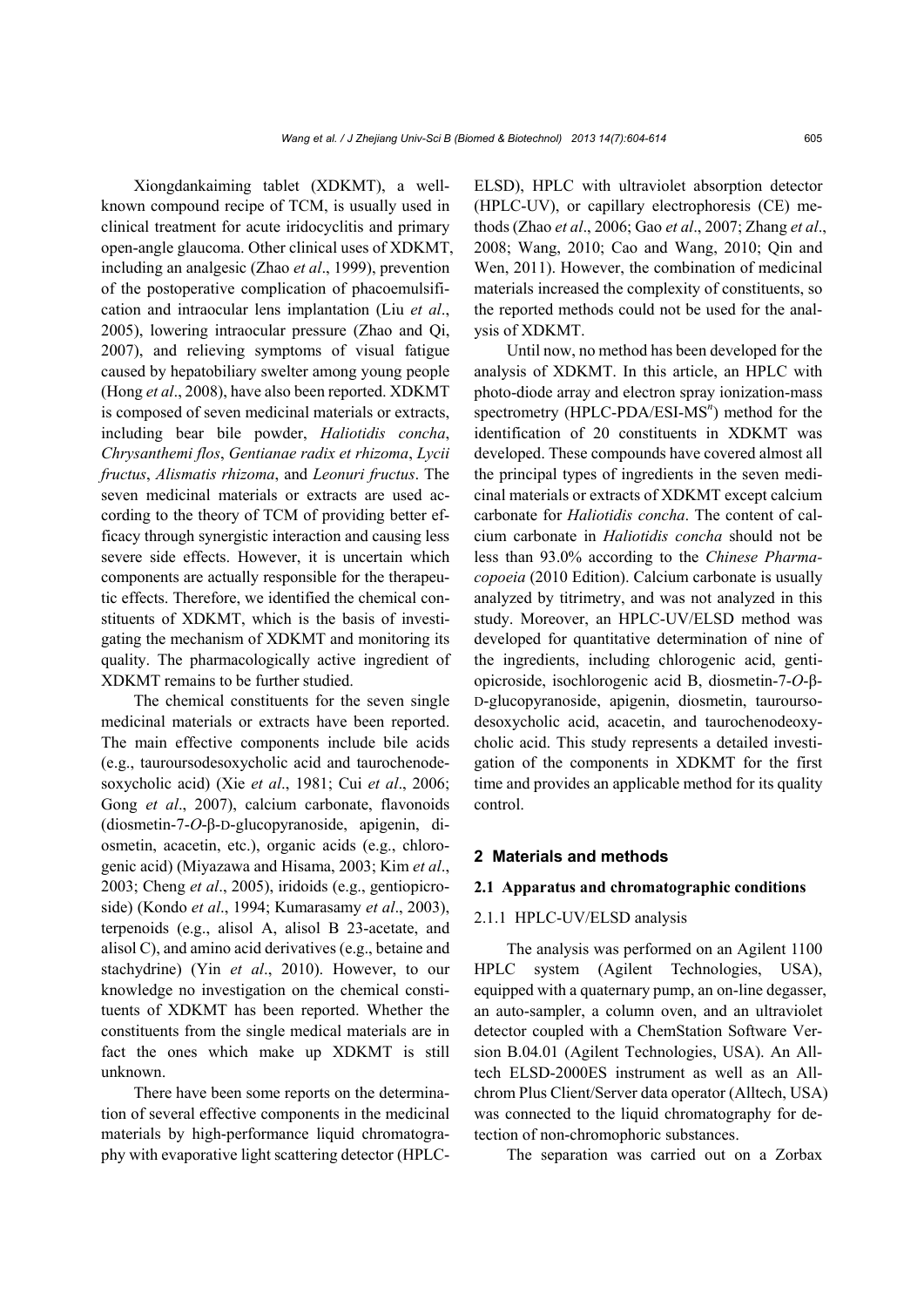SB-C18 column (4.6 mm×250 mm, 5 μm; Agilent Technologies, USA) and temperature was set at 39 °C. The mobile phase consisted of water (0.1% formic acid)  $(A)$  and methanol  $(0.1\%$  formic acid)  $(B)$  at a flow rate of 0.7 ml/min, using the following gradient elution: 0–50 min (3%–58% B), 50–80 min (58%–91% B), 80–90 min (91%–100% B). There was a 5-min wash with 100% B after each run and equilibrium time was 15 min. The injection volume was 20 μl. Based on variable wavelength detector (VWD), different detection wavelengths were set for different periods of time: 330 nm for 0–28 min, 280 nm for 28–33 min, or 340 nm for 33–95 min.

The ELSD was set up to a drift tube temperature of 100 °C at gain 1 and the  $N_2$  flow rate was 2 L/min.

# 2.1.2 HPLC-PDA/ESI-MS*<sup>n</sup>* analysis

The analysis was performed on a Finnigan LCQ Deca XP<sup>plus</sup> ion trap mass spectrometer (Thermo Finnigan, USA) connected to the Agilent 1100 HPLC instrument via an electron spray ionization (ESI) interface. The chromatographic conditions were the same as described in Section 2.1.1. The MS spectra were acquired in both negative and positive modes and full scan mass spectra were acquired from the mass-to-charge ratio (*m*/*z*) of 100–1000. Parameters for MS were as follows: collision gas, ultrahighpurity helium (He); nebulizing gas, high-purity nitrogen  $(N_2)$ ; sheath gas  $(N_2)$  and auxiliary gas  $(N_2)$  at a flow rate of 60 and 20 arbitrary units (AU), respectively; ion spray voltage −4.5 kV; capillary temperature 350 °C; capillary voltages in positive and negative modes 19 and −15 V, respectively; and, tube lens offset voltages 25 and −30 V, respectively.

#### **2.2 Reagents, chemicals, and materials**

Deionized water was purified by the Milli-Q System (Millipore, USA) for HPLC assay. Methanol (Merck, Germany) and formic acid (ROE SCIEN-TIFIC Inc., USA) were both of HPLC grade.

The reference standards are: stachydrine hydrochloride (**2**; batch No. 32650), chlorogenic acid (**3**; batch No. 39350), gentiopicroside (**4**; batch No. 101226), luteolin-7-*O*-β-D-glucoside (**5**; batch No. 110426), isochlorogenic acid B (**6**; batch No. 110317), cosmosiin (**7**; batch No. 101220), diosmetin-7-*O*-β-Dglucoside (**8**; batch No. 101207), luteolin (**9**; batch No. 110403), trifloroside (**10**), apigenin (**11**; batch No.

101207), diosmetin (**12**; batch No. 110405), (1*S*, 5*R*, 9*R*)-scabraside (**13**), (1*S*, 5*R*, 9*R*)-deglucosyltrifloroside (**14**), sodium tauroursodeoxycholate (**15**; batch No. 110816-200507), acacetin (**16**; batch No. 110330), alisol C (**17**), taurochenodeoxycholic acid (**18**; batch No. 110846-200506), alisol A (**19**), and alisol B-23-acetate (**20**; batch No. 110713). Compounds **2** and **3** were purchased from Aladdin reagent database Inc. (Shanghai, China). Compounds **15** and **18** were from the National Institute for the Control of Pharmaceutical and Biological Products (Beijing, China). Compounds **4**, **5**, **6**, **7**, **8**, **9**, **11**, **12**, **16**, and **20** were provided by Shanghai Winherb Medical S&T Development Co. Ltd. (China). Compounds **10**, **13**, **14**, **17**, **19** were respectively isolated from *Gentianae radix et rhizoma* and *Alismatis rhizoma* in our laboratory with the purity higher than 98%. All these five compounds were identified by ESI-MS, proton nuclear magnetic resonance  $(^1H\text{-NMR})$ , and  $^{13}C\text{-NMR}$ . The absolute configurations of compounds **13** and **14** were reported in Wang *et al*. (2013). The chemical structures of the 20 analytes are shown in Fig. 1.

XDKMTs (Xiuzheng Pharmaceutical Group, batch Nos. 110103, 110601, and 120102) were provided by the manufacturer.

#### **2.3 Preparation of standard solutions**

A mixed standard stock solution containing compounds **3**, **4**, **6**, **8**, **11**, **12**, **15**, **16**, and **18** were prepared in 50% methanol. The working standard solutions were obtained by diluting the mixed standard stock solution with 50% methanol to a series of appropriate concentrations for the calibration curves. Tauroursodeoxycholic acid and taurochenodeoxycholic acid were analyzed by an HPLC-ELSD method and the other seven analytes were analyzed by an HPLC-UV method with variable wavelengths. The standard stock and working solutions were all stored at 4 °C until use and centrifuged prior to injection.

#### **2.4 Preparation of sample solutions**

Twenty tablets were accurately weighed and finely powdered after removing the coating. The powder of XDKMT (0.5 g) was weighed accurately into a 25-ml volumetric flask, and 50% methanol was added to the volume mark. After accurately weighing, the mixed solution was ultrasonicated (40 kHz) at room temperature for 40 min. After that, the same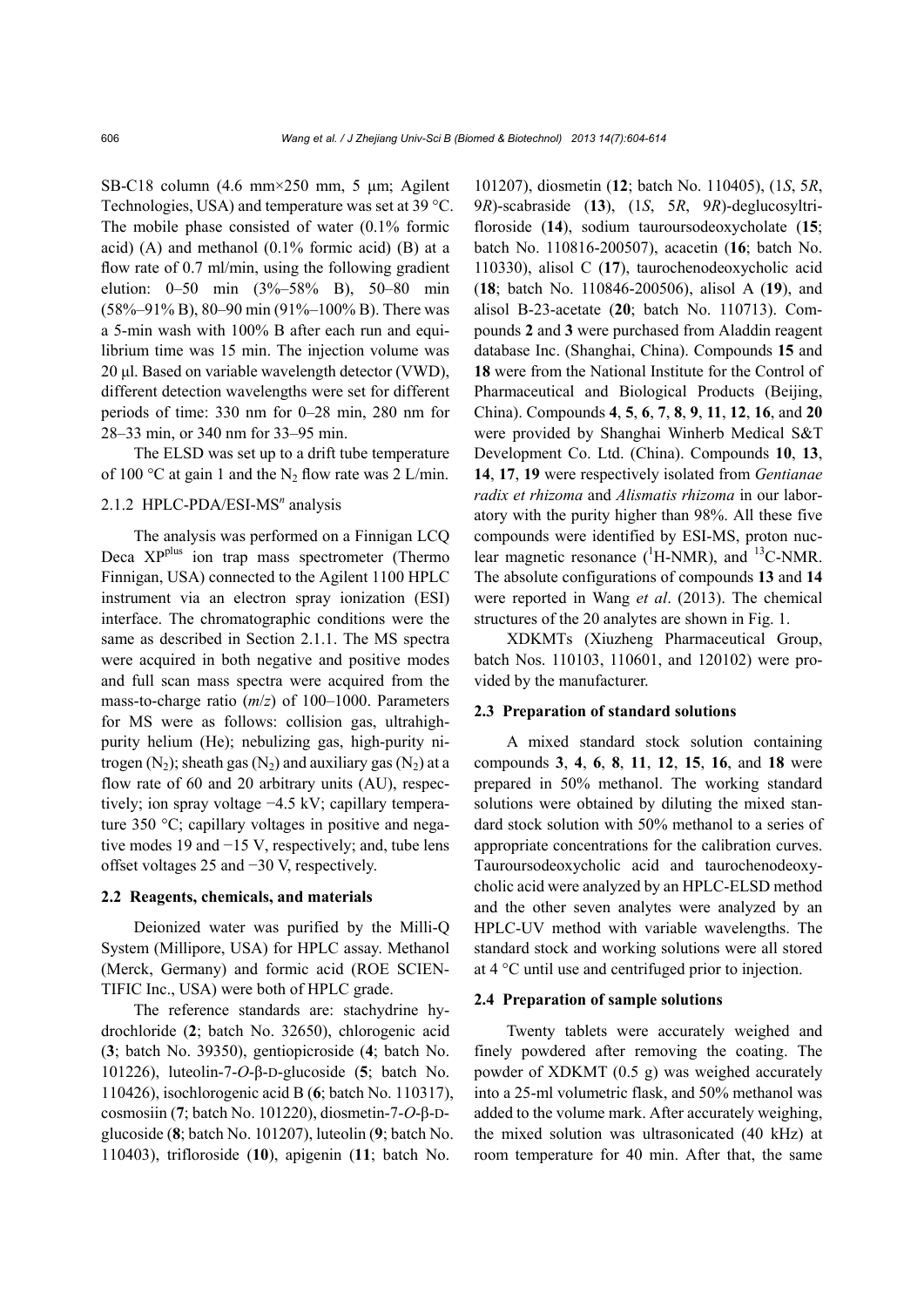

**Fig. 1 Structures of the 20 compounds identified in Xiongdankaiming tablets** 

solvent was added to compensate for the lost weight during the extraction. The extraction was centrifuged at 12000 r/min for 10 min. The supernatant was prepared for injection.

For MS analysis, the pretreatment of sample was the same as described above. To get higher detection sensitivity, the supernatant was concentrated to 5 ml by vacuum evaporation process. A 1.0-g aliquot of powder of bear bile powder, *Chrysanthemi flos*, *Gentianae radix et rhizoma*, *Lycii fructus*, *Alismatis rhizoma*, and *Leonuri fructus* were separately sonicated in 10 ml of 80% methanol for 60 min followed by centrifugation at 12000 r/min for 10 min. The supernatant was prepared for analysis.

## **2.5 Validation of the HPLC method**

2.5.1 Calibration curves and limits of quantification and detection

The working standard solutions were first res-

tored to room temperature, and then eight concentrations were analyzed by plotting the peak area versus concentration for LC-UV. For ELSD, the response is usually a non-linear function, so it was calculated by the double logarithmic plots of the peak area versus the concentration of the reference solution injected. The limit of quantification (LOQ) and the limit of detection (LOD) were determined by diluting the standard solution progressively until the signal-tonoise ratios (S/N) of analytes were approximately 10 and 3, respectively.

# 2.5.2 Precision, stability, and accuracy

The precision of the developed method was determined by intra- and inter-day variability tests, which were investigated by determining the nine analytes for six parallel samples during one day and by repeating the experiments on six consecutive days, respectively. Variations of the concentrations of analytes were taken as the measure of precision and delivered as percentage relative standard deviations (RSDs). The sample solution was injected into the apparatus at  $0, 4, 8, 12, 16, 20,$  and  $24$  h, respectively, to evaluate the stability of the solution. Recovery test was used to evaluate the accuracy of the method, which was performed by adding accurate amounts (high, medium, and low levels) of the nine standards into 0.25 g of XDKMT powder separately with three replicates at each level. The spiked samples were then extracted according to the method mentioned in Section 2.4, and quantified under the condition in Section 2.1.

## **3 Results and discussion**

#### **3.1 Optimization of sample preparation procedure**

To achieve maximum extraction efficiency of the nine compounds, four important factors, namely, extraction solvents, the amount of extraction solvent, extraction time, and extraction number of times were investigated independently. XDKMT was extracted with different levels of each factor including extraction solvent, the amount of extraction solvent, extraction time, and extraction number of times, that were investigated individually by one-factor experimental design. The results revealed that for extraction solvents, methanol had significantly better extraction efficiency than ethanol and acetonitrile. Furthermore,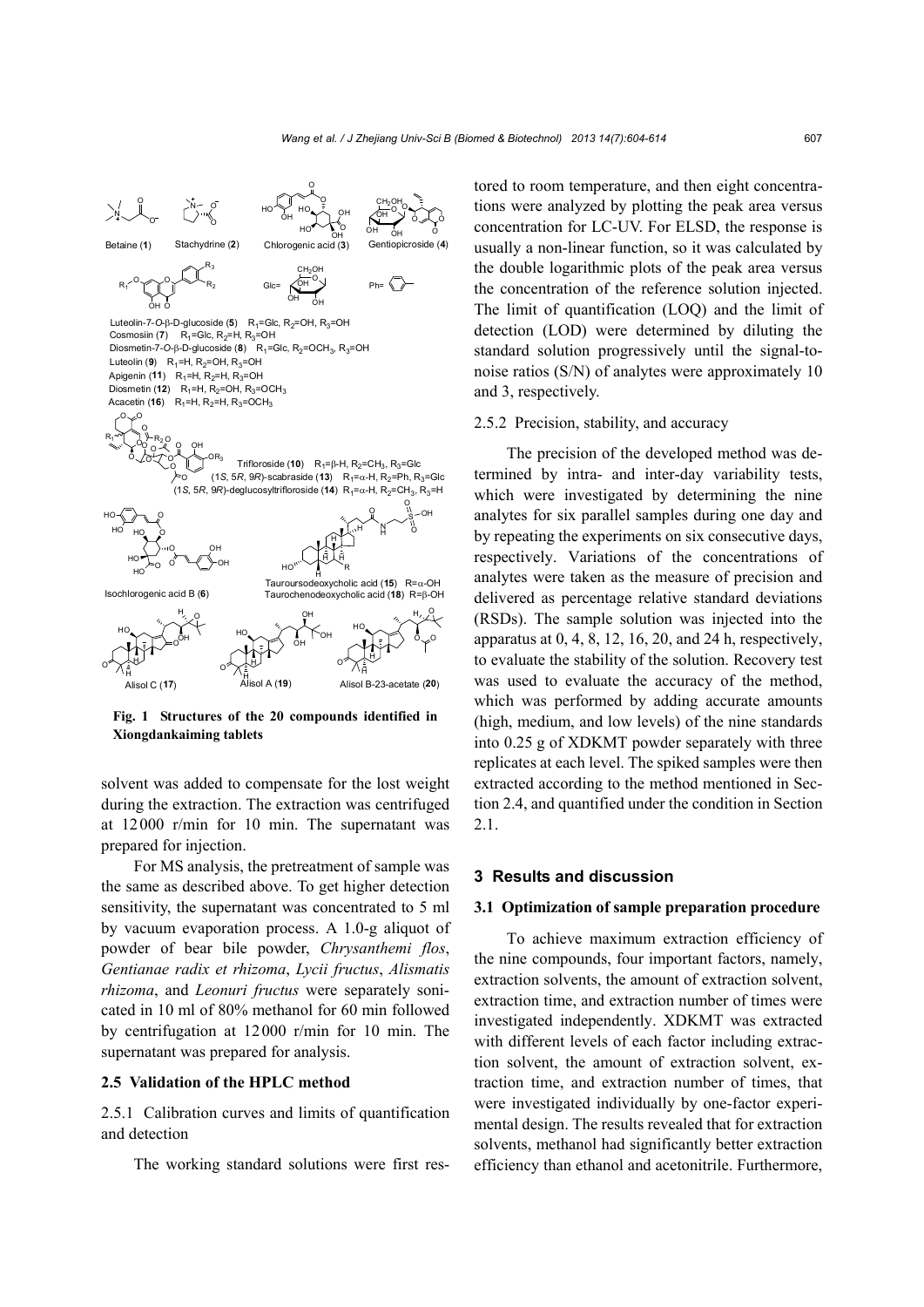50% methanol reached the highest point of the extraction efficiency. Thus, 50% methanol was chosen as the suitable extraction solvent. Moreover, using 25 ml 50% methanol and 40 min extracting for one time was found to be adequate for the analysis. We decided that ultrasonic extraction for 40 min by 25 ml 50% methanol was appropriate for the analysis. Optimization process can be seen in the supplementary material.

# **3.2 Optimization of the HPLC chromatographic conditions**

To optimize the condition of separation, different reverse-phase HPLC columns were compared to separate the target compounds, such as Zorbax SB-C18 (4.6 mm $\times$ 250 mm, 5 µm) and Zorbax Eclipse Plus C18 (4.6 mm $\times$ 100 mm, 1.8 µm). The latter had a shorter analysis time but a poor resolution. The better separation efficiency and peak shape were achieved by the Zorbax SB-C18. As for the mobile phase, we tested acetonitrile and methanol with different modifiers, such as formic acid and acetic acid. It was found that using methanol and water, both containing 0.1% formic acid achieved the optimal chromatographic conditions. Methanol can simultaneously separate more compounds in the samples than

acetonitrile. And formic acid was used to improve the peaks shape and separation, which was also compatible to ELSD and MS detectors. Column temperature had a great effect on the resolution. Temperatures between 20 and 40 °C were tested, and 39 °C was deemed appropriate. Flow rate was also optimized. We found that under the flow rate of 0.7 ml/min, the nine marker constituents were successfully separated. To make each compound to achieve the maximum absorption wavelength, different detection wavelengths were set for different durations: 330 nm for 0–28 min (compound **3**); 280 nm for 28–33 min (compound **4**); 340 nm for 33–95 min (compounds **6**, **8**, **11**, **12**, and **16**).

Compounds **15** and **18** were detected by ELSD. As for ELSD, the drift tube temperature, flow rate of nebulizing gas, and detector gain are crucial to improve the S/N ratio. HPLC-ELSD analysis of the sample solution at different drift tube temperatures (110, 100, 90 °C), different gas flow rates (2.5, 2.0, 1.5 L/min), and different detector gains (3, 2, 1) were performed respectively, and optimal parameters were then selected for obtaining the optimal sensitivity. We found that when the drift tube temperature was set to 100 °C at gain 1 and the nitrogen flow rate was 2 L/min, S/N ratios achieved the maximum values.



**Fig. 2 Total scan PDA chromatogram (a), total ion chromatograms (TIC) in positive mode (b) and negative mode**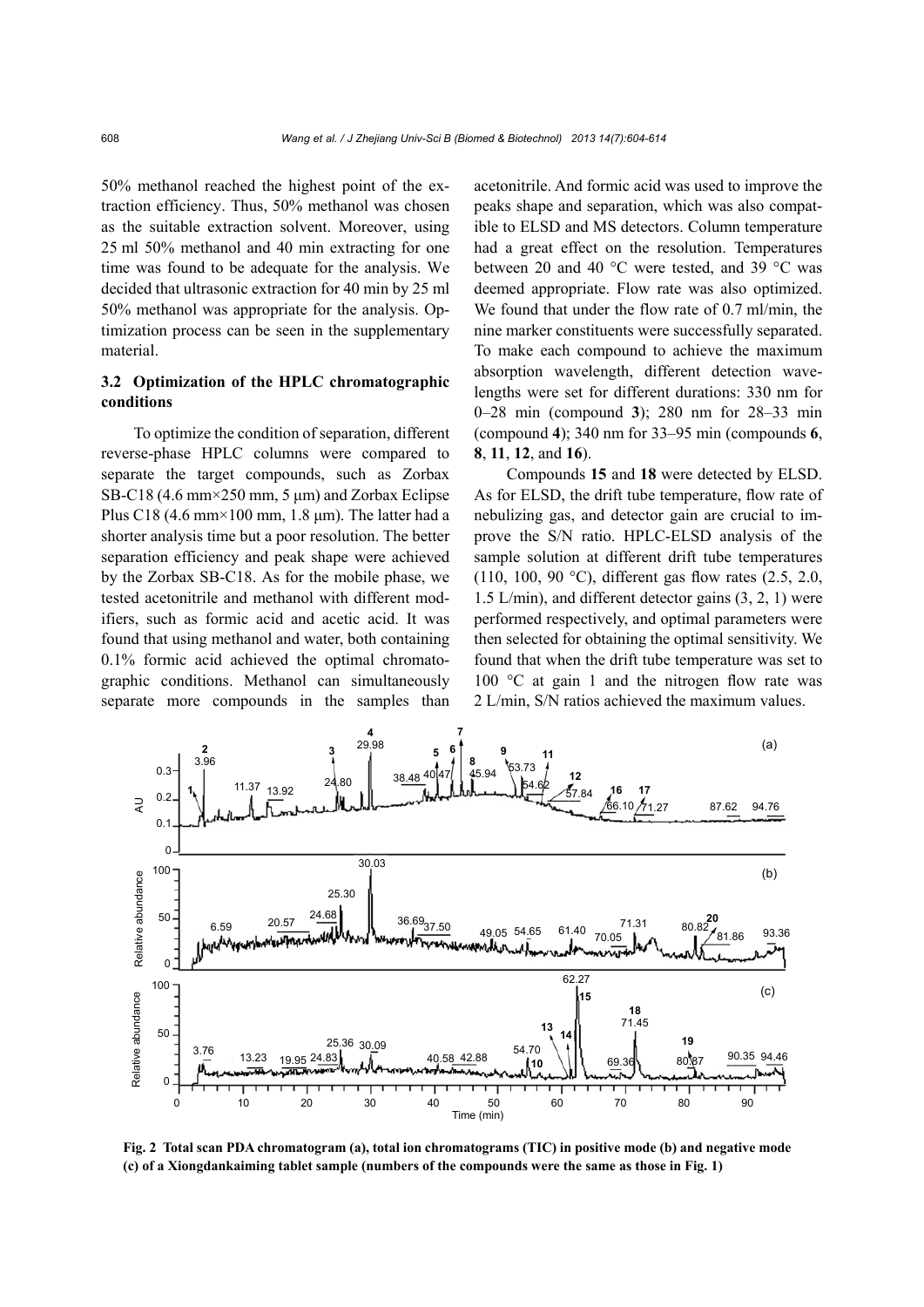# **3.3 Identification of the 20 constituents in XDKMT by HPLC-PDA/ESI-MS***<sup>n</sup>*

The sample of XDKMT was analyzed by HPLC-PDA/ESI-MS<sup>n</sup> in both negative and positive ionization modes. The total scan PDA chromatograms and total ion chromatograms (TIC) are shown in Fig. 2, and the mass spectra of the 20 compounds are in the supplementary material. By comparing the retention time, UV spectra and MS<sup>n</sup> spectra of peaks in sample chromatogram with those of reference standards, 20 peaks were unambiguously identified as stachydrine (**2**), chlorogenic acid (**3**), gentiopicroside (**4**), luteolin-7-*O*-β-D-glucoside (**5**), isochlorogenic acid B (**6**), cosmosiin (**7**), diosmetin-7-*O*-β-D-glucoside (**8**), luteolin (**9**), trifloroside (**10**), apigenin (**11**), diosmetin (**12**), (1*S*, 5*R*, 9*R*)-scabraside (**13**), (1*S*, 5*R*, 9*R*) deglucosyltrifloroside (**14**), tauroursodeoxycholic acid (**15**), acacetin (**16**), alisol C (**17**), taurochenodeoxycholic acid (**18**), alisol A (**19**), and alisol B-23-acetate (**20**). As for peak **1**, the quasi-molecular ions was 118  $[M+H]$ <sup>+</sup> and dimer 235  $[2M+H]$ <sup>+</sup>. The quasi-molecular ion  $[M+H]$ <sup>+</sup> was odd number, which indicated that the chemical structure should contain one nitrogen atom. The fragment ions of 59  $[M+H-N(CH<sub>3</sub>)<sub>3</sub>$ <sup>+</sup> and 58  $[M+H-HCOOH]$ <sup>+</sup> were observed in the  $MS<sup>2</sup>$  data. The MS data of peak 1 were consistent with those of Wang *et al*. (2011), so it was deduced to be betaine (compound **1**). The other peaks were not identified yet without accurate molecular weight data or reference compounds.

It is useful to observe the fragmentation patterns in the mass spectrum for the characterization of compounds. The quasi-molecular ions and characteristic fragment ions for the 20 compounds are all listed in Table 1.

For two amino acid derivatives, compounds **1** and 2, the quasi-molecular ions were both  $[M+H]$ <sup>+</sup> and dimer  $[2M+H]^{+}$ . The  $[M+H]^{+}$  ions of compounds **1** and **2** produced fragment ions of 58 and 84 after the loss of acetic acid, respectively. The fragment ion of [M+H–HCOOH]<sup>+</sup> was observed in the MS<sup>2</sup> data of compound **2** due to the side chain formyl group in the chemical structure.

The quasi-molecular ion 353 [M−H]<sup>−</sup> of peak **3** produced the fragment ions of 191  $[M-H-C_9H_6O_3]$ , 179 [M-H-C<sub>7</sub>H<sub>10</sub>O<sub>5</sub>]<sup>-</sup>, 173 [M-H-C<sub>9</sub>H<sub>6</sub>O<sub>3</sub>-H<sub>2</sub>O]<sup>-</sup> after loss of caffeoyl group, quininyl group, or  $H_2O$ . The MS<sup>2</sup> data of peak **6**, 353 [M−H−C<sub>9</sub>H<sub>6</sub>O<sub>3</sub>]<sup>-</sup> indicated that two caffeoyl groups exist in the chemical structure. The characteristic fragment ions of 191  $[M-H-2C_9H_6O_3]$ , 179  $[M-H-C_9H_6O_3-C_7H_{10}O_5]$ , and 173  $[M-H-2C_9H_6O_3-H_2O]$ <sup>-</sup> were also observed.

Though compounds **4**, **10**, **13**, and **14** are all iridoid glycosides, the quasi-molecular ion of them were different. In the negative mode, the quasi-molecular ion of peak 4 was [M+HCOO<sup>-</sup>]<sup>-</sup>, but those of the other three peaks were all [M−H]<sup>−</sup> . The fragment ion of  $[M-H-C<sub>2</sub>H<sub>2</sub>O]$ <sup>-</sup> was observed in the MS<sup>2</sup> data of peaks 10, 13, and 14 due to the existing of the acetyl group in the chemical structures. In addition, the fragment ion of [M−H−Glc]<sup>−</sup> was observed in  $MS<sup>2</sup>$  data of peaks **10** and **13**, while it was not found in those of peaks **4** and **14**. This indicated that the glucoside of  $R_3$  was easy to lose.

For the flavonoid glycosides, compounds **5**, **7**, and  $8$ ,  $[M+H-Glc]$ <sup>+</sup> or  $[M-H-Glc]$ <sup>-</sup> was observed in the  $MS<sup>2</sup>$  data of them. The fragment of  $[M+H-CH<sub>3</sub>]$ <sup>+</sup> or [M-H-CH<sub>3</sub>]<sup>-</sup> was observed for the flavonoid containing methoxy group, for example, peaks **12**, **16**, and **8**. The fragment ions of  $[M-H-CO<sub>2</sub>]<sup>-</sup>$  in the MS<sup>2</sup> data of peaks **9** and **11** could be formed from the neutral loss of  $CO<sub>2</sub>$  on C-ring.

Compounds **15** and **18** are epimers. They yielded the same quasi-molecular ions and fragment ions but different retention time at 62.4 and 71.4 min, respectively, so it was easy to distinguish these two peaks.

Compounds **17**, **19**, and **20** are protostane type triterpenoids. The quasi-molecular ions and fragment ions formed from the loss of one or two molecules H2O. Another significant feature was the fragment ions form the loss of  $C_4H_8O$  or  $C_3H_6O$  at the alkly chain.

Furthermore, six medicinal materials or extracts, including bear bile powder, *Chrysanthemi flos*, *Gentianae radix et rhizoma*, *Lycii fructus*, *Alismatis rhizoma*, and *Leonuri fructus* were also analyzed by HPLC-PDA/ESI-MS<sup>n</sup> in both negative and positive ionization modes to confirm the attribution of the 20 compounds. As shown in Table 1, compound **1** was from *Lycii fructus*; compound **2** belonged to *Leonuri fructus*; compounds **3**, **5**, **6**, **7**, **8**, **9**, **11**, **12**, and **16** were derived from *Chrysanthemi flos*; compounds **4**, **10**, **13**, and **14** came from *Gentianae radix et rhizoma*; compounds **17**, **19**, and **20** were from *Alismatis rhizom*; and, compounds **15** and **18** were from bear bile powder.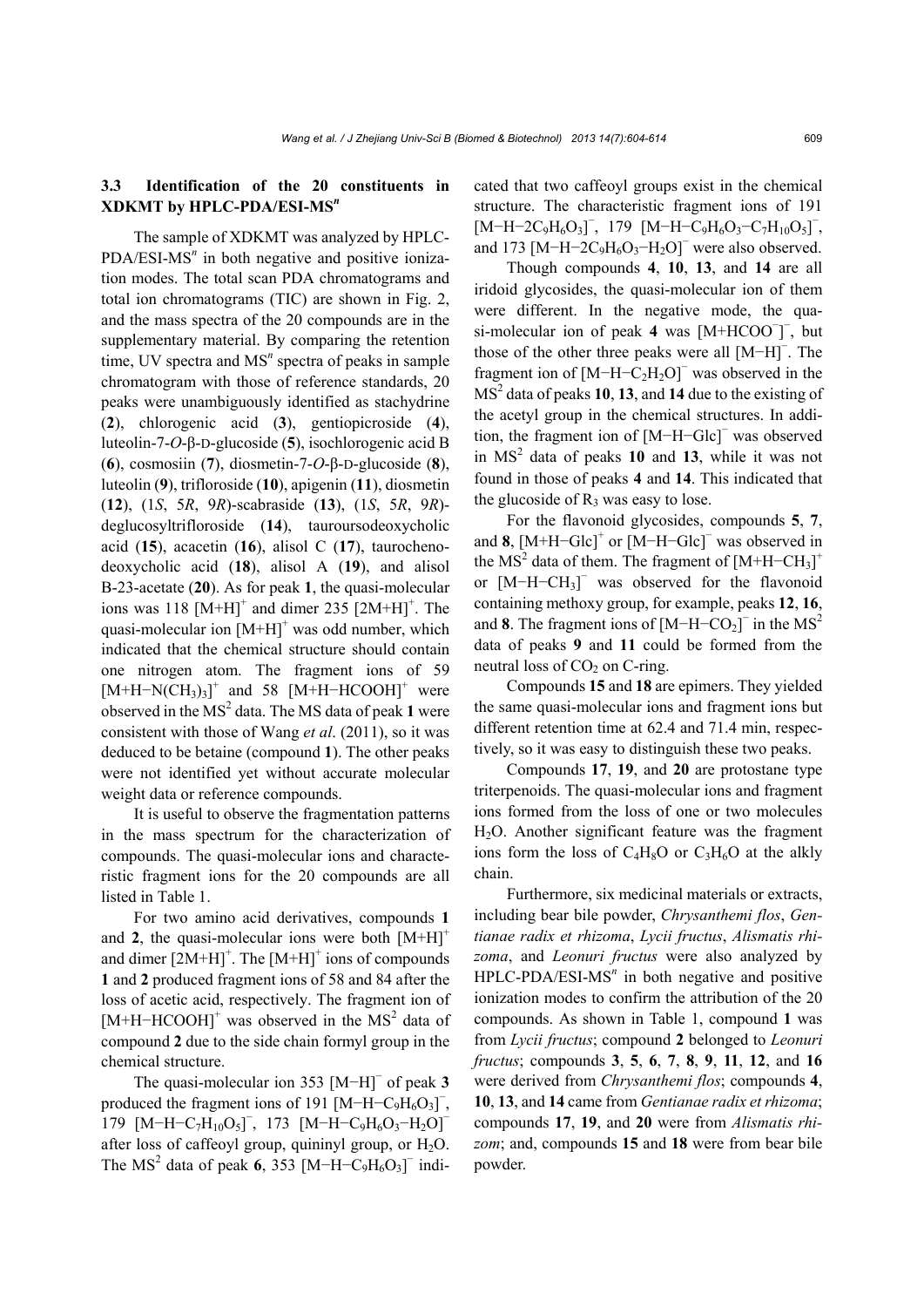|     | $t_{\rm R}$ | MS(m/z)                                         |                                 |                                                                                                               |                                                                                                                           |                       | Plant           |
|-----|-------------|-------------------------------------------------|---------------------------------|---------------------------------------------------------------------------------------------------------------|---------------------------------------------------------------------------------------------------------------------------|-----------------------|-----------------|
| No. | (min)       | $ESI+$                                          | ESI <sup>-</sup>                | MS <sup>2</sup> (m/z)                                                                                         | MS <sup>3</sup> (m/z)                                                                                                     | Identification        | source          |
|     | 3.5         | $118(59) [M+H]$ <sup>*</sup>                    |                                 | 118@40:                                                                                                       |                                                                                                                           | Betaine               | a               |
|     |             | 235 (100)                                       |                                 | 59 (100) $[M+H-N(CH_3)_3]^+$                                                                                  |                                                                                                                           |                       |                 |
|     |             | $[2M+H]$ <sup>+</sup>                           |                                 | 58 (86) $[M+H-HOAc]$ <sup>+</sup>                                                                             |                                                                                                                           |                       |                 |
| 2   | 4.0         | 144 (100)                                       |                                 | 144@40:                                                                                                       |                                                                                                                           | Stachydrine           | $\mathbf e$     |
|     |             | $[M+H]$ <sup>+</sup>                            |                                 | 98 (32) [M+H-HCOOH] <sup>+</sup>                                                                              |                                                                                                                           |                       |                 |
|     |             | 287 (87)<br>$[2M+H]$ <sup>+</sup>               |                                 | $84(100)$ [M+H-HOAc] <sup>+</sup><br>58 (53) [M+H-C <sub>4</sub> H <sub>6</sub> O <sub>2</sub> ] <sup>+</sup> |                                                                                                                           |                       |                 |
| 3   | 24.8        |                                                 | 353(74)                         | $353@25$ :                                                                                                    | $353\textcircled{a}25 \rightarrow 191\textcircled{a}35$ :                                                                 | Chlorogenic           | b               |
|     |             |                                                 | $[M-H]$                         | 191 (100) [M-H-C <sub>9</sub> H <sub>6</sub> O <sub>3</sub> ] <sup>-</sup>                                    | 173 (34) $[M-H-C_9H_6O_3-H_2O]$                                                                                           | acid                  |                 |
|     |             |                                                 | 399 (53)                        | 179 (6) $[M-H-C7H10O5$ <sup>-</sup>                                                                           | 127 (46) [M-H-C <sub>9</sub> H <sub>6</sub> O <sub>3</sub> -H <sub>2</sub> O-                                             |                       |                 |
|     |             |                                                 | $[M+HCOO]$                      |                                                                                                               | HCOOH]                                                                                                                    |                       |                 |
|     |             |                                                 | 707 (100)                       |                                                                                                               | 85 (44) [M-H-C <sub>9</sub> H <sub>6</sub> O <sub>3</sub> -H <sub>2</sub> O-                                              |                       |                 |
|     |             |                                                 | $[2M-H]$ <sup>-</sup>           |                                                                                                               | $HCOOH-C2H2O$ <sup>-</sup>                                                                                                |                       |                 |
| 4   |             | 30.1 357 (5) $[M+H]$ <sup>+</sup>               | 401 (100)                       | $401@30$ :                                                                                                    | $401\textcircled{a}30 \rightarrow 179\textcircled{a}20$ :                                                                 | Gentiopicro-          | $\mathbf c$     |
|     |             |                                                 | $[M+HCOO]$                      | 355 (61) $[M-H]$ <sup>-</sup>                                                                                 | 161 (84) $[M-H-C_{10}H_8O_3-H_2O]$                                                                                        | side                  |                 |
|     |             |                                                 |                                 | 225 (28) [M+HCOO <sup>-</sup> -C <sub>10</sub> H <sub>8</sub> O <sub>3</sub> ] <sup>-</sup>                   |                                                                                                                           |                       |                 |
| 5   |             | 40.6 449 (100)                                  | 447 (85)                        | 179 (100) [M-H-C <sub>10</sub> H <sub>8</sub> O <sub>3</sub> ] <sup>-</sup><br>449@35:                        | $447@30 \rightarrow 285@48$ :                                                                                             | Luteolin- $7$ - $O$ - | b               |
|     |             | $[M+H]$ <sup>+</sup>                            | $[M-H]$                         | 287 (100) $[M+H-Glc]$ <sup>+</sup>                                                                            | 241 (63) $[M-H-Glc-CO2$ <sup>-</sup>                                                                                      | $\beta$ -D-glucoside  |                 |
|     |             |                                                 |                                 | 447@30:                                                                                                       |                                                                                                                           |                       |                 |
|     |             |                                                 |                                 | 285 (100) [M-H-Glc] <sup>-</sup>                                                                              |                                                                                                                           |                       |                 |
| 6   | 42.9        |                                                 | 515 (100)                       | 515@30:                                                                                                       | $515@30 \rightarrow 353@35$ :                                                                                             | Isochlorogenic        | b               |
|     |             |                                                 | $[M-H]$ <sup>-</sup>            | 353 (100) [M-H-C <sub>9</sub> H <sub>6</sub> O <sub>3</sub> ] <sup>-</sup>                                    | 191 (32) [M-H-2C <sub>9</sub> H <sub>6</sub> O <sub>3</sub> ] <sup>-</sup>                                                | acid B                |                 |
|     |             |                                                 |                                 |                                                                                                               | 179 (100) [M-H-C <sub>9</sub> H <sub>6</sub> O <sub>3</sub> -C <sub>7</sub> H <sub>10</sub> O <sub>5</sub> ] <sup>-</sup> |                       |                 |
|     |             |                                                 |                                 |                                                                                                               | 173 (79) [M-H-2C <sub>9</sub> H <sub>6</sub> O <sub>3</sub> -H <sub>2</sub> O] <sup>-</sup>                               |                       |                 |
| 7   |             | 44.4 433 (100)                                  | 431 (100)                       | $433@25$ :                                                                                                    | 433@25→271@43:                                                                                                            | Cosmosiin             | b               |
|     |             | $[M+H]^+$                                       | $[M-H]$ <sup>-</sup>            | 271 (100) $[M+H-Glc]$ <sup>+</sup>                                                                            | 225 (8) [M+H-Glc-H <sub>2</sub> O-CO] <sup>+</sup>                                                                        |                       |                 |
|     |             |                                                 | 863 (80)                        | $431@35$ :                                                                                                    | 153 (15) [M+H-Glc-H <sub>2</sub> O-2CO-                                                                                   |                       |                 |
| 8   |             | 46.0 463 (100)                                  | $[2M-H]$                        | 269 (100) [M-H-Glc] <sup>-</sup><br>$463@25$ :                                                                | $CO2$ <sup>+</sup><br>463@25→301@38:                                                                                      | Diosmetin-7- $O$ -    | b               |
|     |             | $[M+H]$ <sup>+</sup>                            |                                 | 301 (100) $[M+H-Glc]$ <sup>+</sup>                                                                            | 286 (71) [M+H-Glc-CH <sub>3</sub> ] <sup>+</sup>                                                                          | $\beta$ -D-glucoside  |                 |
| 9   | 52.8        |                                                 | 285 (100)                       | 285@50:                                                                                                       | $285@50 \rightarrow 241@55$ :                                                                                             | Luteolin              | b               |
|     |             |                                                 | $[M-H]$                         | 241 (50) [M-H-CO <sub>2</sub> ] <sup>-</sup>                                                                  | 213 (77) [M-H-CO <sub>2</sub> -CO]                                                                                        |                       |                 |
|     |             |                                                 |                                 | 175 (32) [M-H-C <sub>3</sub> O <sub>2</sub> -C <sub>2</sub> H <sub>2</sub> O] <sup>-</sup>                    | 197 (88) $[M-H-2CO2$ <sup>-</sup>                                                                                         |                       |                 |
| 10  | 54.7        |                                                 | 781 (100)                       | 781@35:                                                                                                       | 781@35→739@40:                                                                                                            | Trifloroside          | $\mathbf c$     |
|     |             |                                                 | $[M-H]$ <sup>-</sup>            | 739 (69) [M-H-C <sub>2</sub> H <sub>2</sub> O] <sup>-</sup>                                                   | 697 (70) $[M-H-2C_2H_2O]$ <sup>-</sup>                                                                                    |                       |                 |
|     |             |                                                 |                                 | 619 (100) $[M-H-Glc]$ <sup>-</sup>                                                                            |                                                                                                                           |                       |                 |
|     |             |                                                 |                                 | 577 (41) $[M-H-C2H2O-Glc]$                                                                                    |                                                                                                                           |                       |                 |
|     |             | $11$ 57.0 271 (100)                             | 269 (100)                       | $269@50$ :                                                                                                    | $269@50 \rightarrow 225@55$ :                                                                                             | Apigenin              | b               |
|     |             | $[M+H]$ <sup>+</sup>                            | $[M-H]$ <sup>-</sup><br>315(31) | 225 (100) [M-H-CO <sub>2</sub> ] <sup>-</sup>                                                                 | 197 (47) [M-H-CO <sub>2</sub> -CO] <sup>-</sup><br>181 (100) $[M-H-2CO2$ <sup>-</sup>                                     |                       |                 |
|     |             |                                                 | $[M+HCOO]$                      |                                                                                                               |                                                                                                                           |                       |                 |
|     | 12 57.9     | 301(100)                                        |                                 | 301@40:                                                                                                       | $301@40 \rightarrow 286@45$ :                                                                                             | Diosmetin             | b               |
|     |             | $[M+H]$ <sup>+</sup>                            |                                 | 286 $[M+H-CH3$ <sup>+</sup>                                                                                   | 258 (100) [M+H-CH <sub>3</sub> -CO] <sup>+</sup>                                                                          |                       |                 |
|     | 13 60.9     |                                                 | 843 (100)                       | $843@35$ :                                                                                                    | $843(a)35 \rightarrow 681(a)40$ :                                                                                         | $(1S, 5R, 9R)$ -      | $\mathbf c$     |
|     |             |                                                 | $[M-H]$                         | 801 (56) [M-H-C <sub>2</sub> H <sub>2</sub> O] <sup>-</sup>                                                   | 639 (100) [M-H-Glc-C <sub>2</sub> H <sub>2</sub> O] <sup>-</sup>                                                          | scabraside            |                 |
|     |             |                                                 |                                 | 681 (100) [M-H-Glc] <sup>-</sup>                                                                              | 621 (16) [M-H-Glc-C <sub>2</sub> H <sub>2</sub> O-H <sub>2</sub> O] <sup>-</sup>                                          |                       |                 |
|     |             |                                                 |                                 | 639 (27) [M-H-C <sub>2</sub> H <sub>2</sub> O-Glc] <sup>-</sup>                                               |                                                                                                                           |                       |                 |
|     |             | 14 61.4 621 (74) $[M+H]$ <sup>+</sup> 619 (100) |                                 | $619@35$ :                                                                                                    | $619@35 \rightarrow 577@40.$                                                                                              | $(1S, 5R, 9R)$ -      | $\mathbf c$     |
|     |             | 643 (100)                                       | $[M-H]$ <sup>-</sup>            | 577 (100) [M-H-C <sub>2</sub> H <sub>2</sub> O] <sup>-</sup>                                                  | 535 (100) $[M-H-2C_2H_2O]$                                                                                                | deglucosyl-           |                 |
|     |             | $[M+Na]$ <sup>+</sup>                           |                                 |                                                                                                               |                                                                                                                           | trifloroside          | To be continued |

**Table 1 Identification of the twenty chemical constituents in XDKMT**

To be continued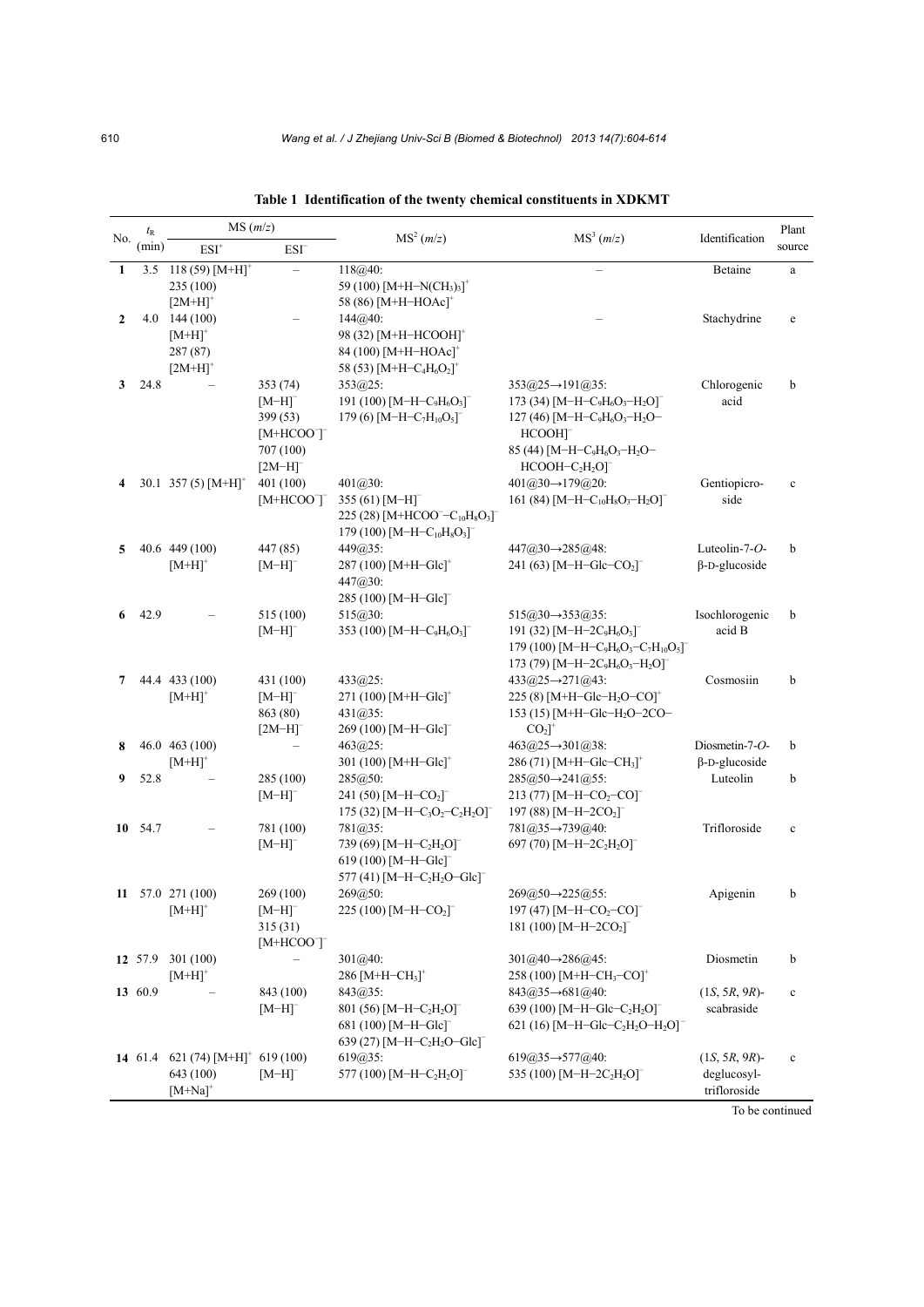|     | $t_{\rm R}$ |                                    | MS(m/z)                      | MS <sup>2</sup> (m/z)                                                         | MS <sup>3</sup> (m/z)                                                        | Identification | Plant  |
|-----|-------------|------------------------------------|------------------------------|-------------------------------------------------------------------------------|------------------------------------------------------------------------------|----------------|--------|
| No. | (min)       | $ESI+$                             | ESI <sup>-</sup>             |                                                                               |                                                                              |                | source |
|     | 15 62.4     |                                    | 498 (100)                    | 498@55:                                                                       |                                                                              | Taurourso-     | f      |
|     |             |                                    | $[M-H]$ <sup>-</sup>         | 480 (52) $[M-H-H2O]$ <sup>-</sup>                                             |                                                                              | deoxycholic    |        |
|     |             |                                    | 997 (67)                     | 432 (100) [M-H-H <sub>2</sub> SO <sub>2</sub> ] <sup>-</sup>                  |                                                                              | acid           |        |
|     |             |                                    | $[2M-H]$                     | 414 (43) $[M-H-H2SO2-H2O]$                                                    |                                                                              |                |        |
| 16  |             | 66.1 285 (100)                     | 283 (100)                    | 285@45:                                                                       | $285@45 \rightarrow 270@50$ :                                                | Acacetin       | b      |
|     |             | $[M+H]$ <sup>+</sup>               | $[M-H]$ <sup>-</sup>         | 270 (100) $[M+H-CH3]+$                                                        | 242 (100) [M+H-CH <sub>3</sub> -CO] <sup>+</sup>                             |                |        |
|     |             |                                    | 329(55)                      | 283@45:                                                                       |                                                                              |                |        |
|     |             |                                    | $[M+HCOO]$                   | 268 (100) $[M-H-CH3$ <sup>-</sup>                                             |                                                                              |                |        |
| 17  |             | 71.3 487 (38) $[M+H]$ <sup>+</sup> |                              | $487@25$ :                                                                    | $487@25 \rightarrow 469@30$ :                                                | Alisol C       | d      |
|     |             | 995 (100)                          |                              | 469 (99) [M+H-H <sub>2</sub> O] <sup>+</sup>                                  | 451 (98) $[M+H-2H2O]$ <sup>+</sup>                                           |                |        |
|     |             | $[2M+Na]^{+}$                      |                              | 451 (37) $[M+H-2H2O]$ <sup>+</sup>                                            | 397 (100) [M+H-H <sub>2</sub> O-                                             |                |        |
|     |             |                                    |                              | 397 (100) [M+H-H <sub>2</sub> O-C <sub>4</sub> H <sub>8</sub> O] <sup>+</sup> | $C_4H_8O$ <sup>+</sup>                                                       |                |        |
| 18  | 71.4        |                                    | 498 (100)                    | 498@55:                                                                       |                                                                              | Taurocheno-    | f      |
|     |             |                                    | $[M-H]$                      | 480 (70) $[M-H-H2O]$ <sup>-</sup>                                             |                                                                              | deoxycholic    |        |
|     |             |                                    | 997 (48)                     | 432 (69) $[M-H-H2SO2$ <sup>-</sup>                                            |                                                                              | acid           |        |
|     |             |                                    | $[2M-H]$ <sup>-</sup>        | 414 (100) [M-H-H <sub>2</sub> SO <sub>2</sub> -H <sub>2</sub> O] <sup>-</sup> |                                                                              |                |        |
| 19  | 80.9        |                                    | 489 $(6)$ [M-H] <sup>-</sup> | 535@25:                                                                       | $535@25 \rightarrow 471@30$ :                                                | Alisol A       | d      |
|     |             |                                    | 535 (100)                    | 471 (100) $[M-H-H2O]$ <sup>-</sup>                                            | 413 (32) [M-H-H <sub>2</sub> O-C <sub>3</sub> H <sub>6</sub> O] <sup>-</sup> |                |        |
|     |             |                                    | $[M+HCOO^-]$                 |                                                                               | 395 (89) [M-H-H <sub>2</sub> O-C <sub>3</sub> H <sub>6</sub> O-              |                |        |
|     |             |                                    |                              |                                                                               | $H_2O$ <sup>-</sup>                                                          |                |        |
|     |             |                                    |                              |                                                                               | 339 (100) [M-H-H <sub>2</sub> O-                                             |                |        |
|     |             |                                    |                              |                                                                               | $C_3H_6O-H_2O-C_3H_4O$ <sup>-</sup>                                          |                |        |
| 20  |             | 82.0 515 (100)                     |                              | $515@25$ :                                                                    | $515@25 \rightarrow 383@30$ :                                                | Alisol         | d      |
|     |             | $[M+H]$ <sup>+</sup>               |                              | 497 (29) $[M+H-H2O]$ <sup>+</sup>                                             | 365 (100) [M+H-H <sub>2</sub> O-                                             | B-23-acetate   |        |
|     |             | 497 (18)                           |                              | 437 (75) $[M+H-H2O-HOAc]$ <sup>+</sup>                                        | $C_4H_8O-HOAc$ <sup>+</sup>                                                  |                |        |
|     |             | $[M+H-H2O]$ <sup>+</sup>           |                              | 419 (29) [M+H-2H <sub>2</sub> O-HOAc] <sup>+</sup>                            |                                                                              |                |        |
|     |             |                                    |                              | 383 (81) [M+H-C <sub>4</sub> H <sub>8</sub> O-HOAc] <sup>+</sup>              |                                                                              |                |        |
|     |             |                                    |                              | 365 (100) [M+H-H <sub>2</sub> O-C <sub>4</sub> H <sub>8</sub> O-              |                                                                              |                |        |
|     |             |                                    |                              | $HOAc$ <sup>+</sup>                                                           |                                                                              |                |        |

Plant source: a, *Lycii fructus*; b, *Chrysanthemi flos*; c, *Gentianae radix et rhizoma*; d, *Alismatis rhizoma*; e, *Leonuri fructus*; f, bear bile powder;  $-$ . No MS response;  $t<sub>R</sub>$ : retention time

#### **3.4 Validation of the HPLC method**

# 3.4.1 Linearity, LOD, and LOQ

Table 1

As shown in Table 2, all calibration curves of the nine compounds showed good linear regression  $(R<sup>2</sup>$ <sub>2</sub>( $R<sup>2</sup>$ ) within the test ranges. The LODs and LOQs were in the range of 0.0460–9.90 and 0.115–24.8 μg/ml, respectively.

## 3.4.2 Accuracy, precision, and stability

The accuracy, in terms of recovery, was from 95.3% to 104.9% with RSD less than 4.4%. The intraand inter-day variations that were to determine the precision of the method were less than 4.4%. For the stability test, the same sample solution was analyzed every 4 h in a day  $(n=7)$ . The RSD values of the peak area and retention time were less than 3.8% and 0.1%, respectively. The solution was therefore proved to be stable within 24 h.

# **3.5 Quantitative determination of major constituents in XDKMT by HPLC-UV/ELSD**

The proposed HPLC-UV/ELSD method was subsequently applied to simultaneous determination of nine components including chlorogenic acid, gentiopicroside, isochlorogenic acid B, diosmetin-7- *O*-β-D-glucopyranoside, apigenin, diosmetin, tauroursodeoxycholate acid, acacetin, and taurochenodeoxycholic acid in XDKMT of three batches. The HPLC-UV/ELSD chromatograms of the standard mixture and sample are presented in Fig. 3. In addition, the peak purity of nine compounds was proved using HPLC-PDA/ESI-MS<sup>n</sup>. The contents of the nine components are listed in Table 3. It can be seen from the average contents that gentiopicroside (0.800– 1.60 mg/tablet), tauroursodeoxycholic acid (1.61– 1.76 mg/tablet), and taurochenodeoxycholic acid (0.864–0.992 mg/tablet) were the predominant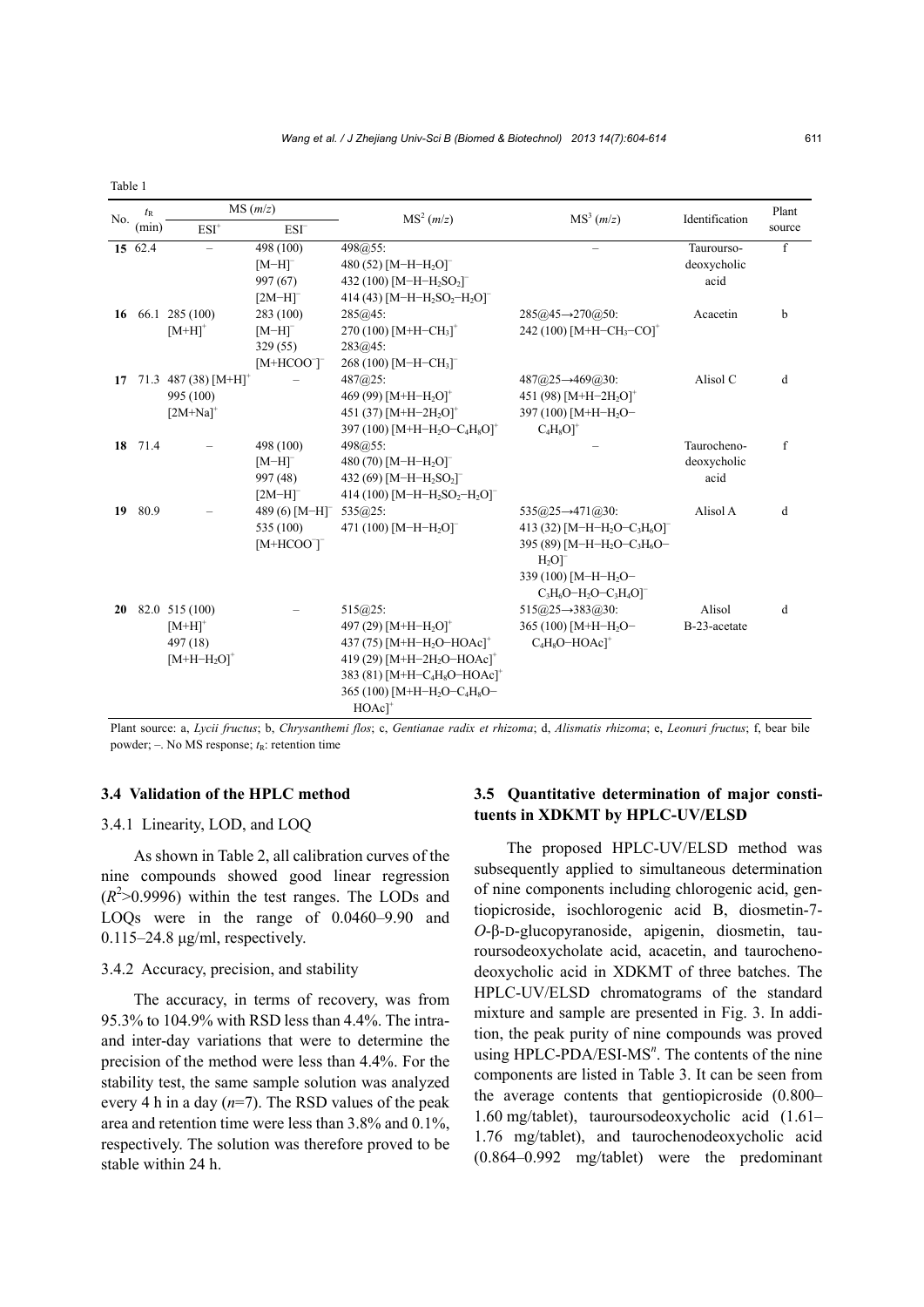|                                               | Calibration curve <sup>a</sup> | $R^2$  | Linear range   | $\mathrm{LOO}^{\mathrm{D}}$ | LOD <sup>c</sup> |
|-----------------------------------------------|--------------------------------|--------|----------------|-----------------------------|------------------|
| Compound                                      |                                |        | $(\mu$ g/ml)   | $(\mu$ g/ml)                | $(\mu g/ml)$     |
| 3. Chlorogenic acid                           | $y=84.6944x-20.3658$           | 0.9999 | $0.644 - 103$  | 0.129                       | 0.0516           |
| 4. Gentiopicroside                            | $y=36.4927x+2.5304$            | 0.9999 | $0.919 - 147$  | 0.149                       | 0.0596           |
| 6. Isochlorogenic acid B                      | $y=89.5979x-47.1398$           | 0.9999 | $0.625 - 100$  | 0.186                       | 0.0744           |
| 8. Diosmetin-7- <i>O</i> -β-D-glucopyranoside | $y=57.9145x-2.3414$            | 0.9998 | $0.323 - 51.6$ | 0.190                       | 0.0760           |
| 11. Apigenin                                  | $y=124.4984x-27.0302$          | 0.9998 | $0.212 - 34.0$ | 0.130                       | 0.0520           |
| 12. Diosmetin                                 | $y=120.2592x-17.9481$          | 0.9999 | $0.223 - 35.7$ | 0.115                       | 0.0460           |
| 15. Tauroursodeoxycholic acid                 | $Y=1.5284X+3.0893$             | 1.0000 | $39.5 - 158$   | 20.0                        | 7.98             |
| 16. Acacetin                                  | $y=138.2031x-25.7620$          | 0.9999 | $0.238 - 38.0$ | 0.180                       | 0.0720           |
| 18. Taurochenodeoxycholic acid                | $Y=1.4636X+3.1675$             | 0.9996 | $50.5 - 202$   | 24.8                        | 9.90             |

**Table 2 Linearity, limits of detection (LOD), and limits of quantitation (LOQ) of nine compounds by HPLC-UV/ELSD method** 

 $\alpha$ <sup>a</sup> y and x stand for peak area and concentration (µg/ml), respectively; *Y*=lg *y*, *X*=lg x. <sup>b</sup> S/N=3. <sup>c</sup> S/N=10

|                                          | Batch No. 110103 $(n=3)$ |            | Batch No. 110601 $(n=3)$ |            | Batch No. 120102 $(n=3)$ |            |  |
|------------------------------------------|--------------------------|------------|--------------------------|------------|--------------------------|------------|--|
| Compound                                 | Content                  | <b>RSD</b> | Content                  | <b>RSD</b> | Content                  | <b>RSD</b> |  |
|                                          | (mg/tablet)              | $(\%)$     | (mg/tablet)              | $(\%)$     | (mg/tablet)              | $(\%)$     |  |
| 3. Chlorogenic acid                      | 0.1520                   | 0.6        | 0.2270                   | 0.3        | 0.2820                   | 0.9        |  |
| 4. Gentiopicroside                       | 1.6000                   | 0.1        | 1.1400                   | 0.3        | 0.8000                   | 0.5        |  |
| 6. Isochlorogenic acid B                 | 0.1090                   | 1.6        | 0.1160                   | 2.1        | 0.1110                   | 1.7        |  |
| 8. Diosmetin-7- $O$ -β-D-glucopyranoside | 0.1310                   | 1.0        | 0.1040                   | 1.6        | 0.0599                   | 2.3        |  |
| 11. Apigenin                             | 0.0148                   | 2.5        | 0.0328                   | 1.2        | 0.0341                   | 2.5        |  |
| 12. Diosmetin                            | 0.0123                   | 2.2        | 0.0175                   | 3.5        | 0.0106                   | 2.9        |  |
| 15. Tauroursodeoxycholic acid            | 1.7600                   | 0.5        | 1.6200                   | 1.0        | 1.6100                   | 2.7        |  |
| 16. Acacetin                             | 0.0175                   | 0.6        | 0.0335                   | 1.6        | 0.0216                   | 2.1        |  |
| 18. Taurochenodeoxycholic acid           | 0.9920                   | 0.8        | 0.8640                   | 2.3        | 0.8880                   | 2.7        |  |



**Fig. 3 HPLC chromatograms of standard mixture (a, b) and XDKMT (c, d) by LC-UV/ELSD method**  (a, c) refer to UV detection; (b, d) refer to ELSD. The concentrations (μg/ml) of the standards: **3**: 9.42; **4**: 11.9; **6**: 9.42; **8**: 13.3; **11**: 8.51; **12**: 6.19; **15**: 63.3; **16**: 12.7; **18**: 80.7. Numbers of the compounds were the same as those in Fig. 1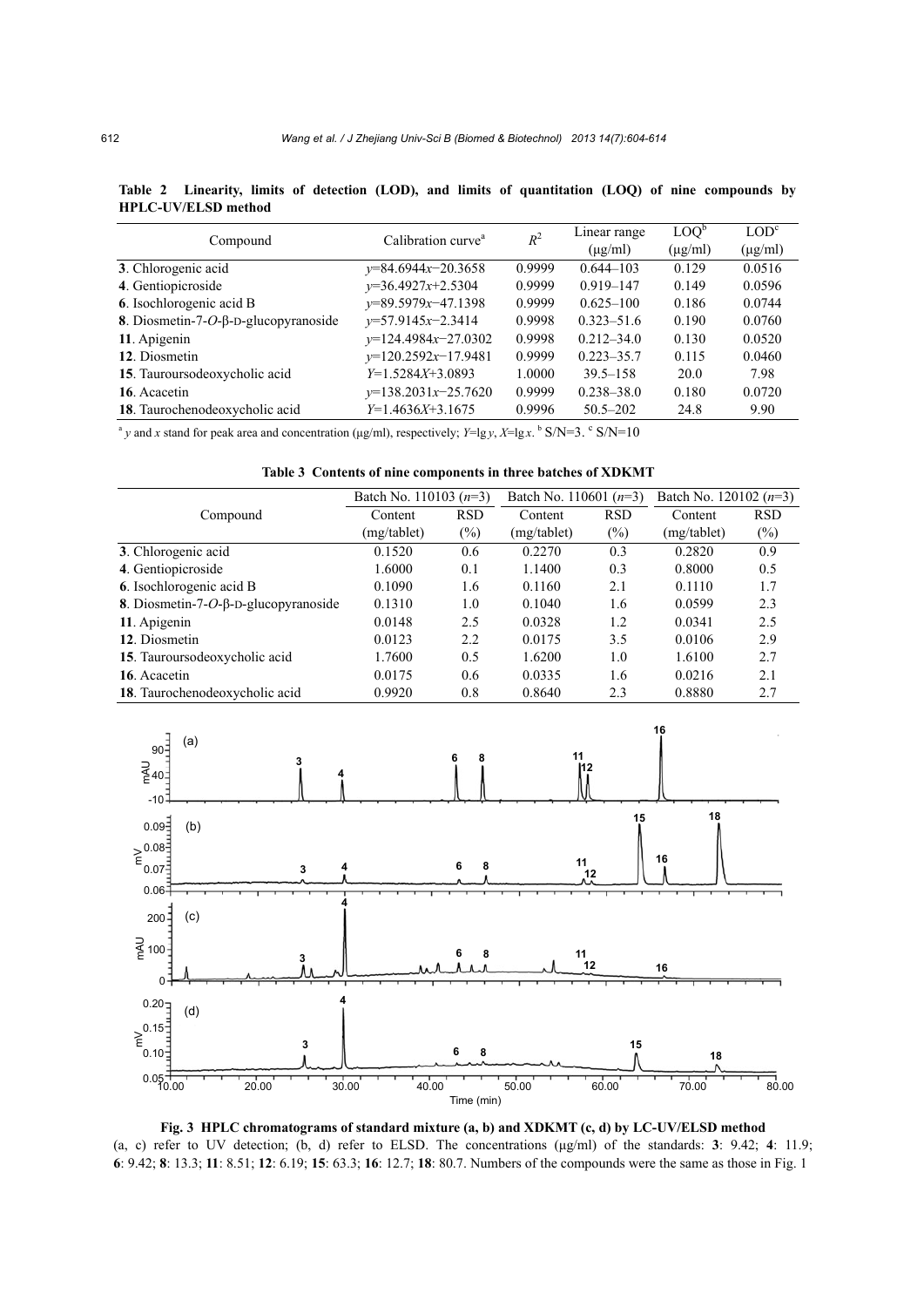components in XDKMT; and, there was much fluctuation in the component contents between different batches. Therefore, it is necessary to monitor the inter-batch variations of components.

#### **4 Conclusions**

This is the first report for the identification of 20 constituents by HPLC-PDA/ESI-MS<sup>n</sup> and the simultaneous determination of the nine major components in XDKMT using HPLC-UV/ELSD. These compounds have covered almost all the principal types of active ingredients in XDKMT, such as bile acids, calcium carbonate, flavonoids, organic acids, iridoids, terpenoids, and amino acids. Therefore, selecting these active constituents as "markers", we will obtain more comprehensive information for the quality control of XDKMT. The quantitative method has the excellent linearity, precision, stability, and accuracy, and it was proven to be a simple and powerful tool for the quality control of XDKMT.

#### **Compliance with ethics guidelines**

Shu-fang WANG, Jing LENG, Yi-min XU, and Mei-ling FENG declare that they have no conflict of interest.

This article does not contain any studies with human or animal subjects performed by any of the authors.

#### **References**

- Cao, X.Y., Wang, Z.Z., 2010. Simultaneous determination of four iridoid and secoiridoid glycosides and comparative analysis of *Radix gentianae* Macrophyllae and their related substitutes by HPLC. *Phytochem. Anal.*, **21**(4): 348-354. [doi:10.1002/pca.1206]
- Cheng, W.M., Li, J., You, T.P., Hu, C.M., 2005. Antiinflammatory and immunomodulatory activities of the extracts from the inflorescence of *Chrysanthemum indicum* Linné. *J. Ethnopharmacol.*, **101**(1-3):334-337. [doi:10. 1016/j.jep.2005.04.035]
- Cui, H., Liu, J.J., Fu, S.Y., Liu, H.L., Hou, Y.S., Jin, D., 2006. Experimental study of the permeability of Fel Ursi's in eye. *Chin. J. Ophthalmol.*, **42**(11):1023-1025 (in Chinese).
- Gao, Y.M., Song, Q., Chen, H.L., Wei, S.H., Yang, Y.Q., Zhang, L.Y., Wang, J.K., 2007. HPCE determination of gentiopicroside in *Radix gentianae*. *Chin. J. Pharm. Anal.*,

**27**(10):1572-1574 (in Chinese).

- Gong, R.Y., Zhang, D., Lv, Z.L., Du, L.P., Zhang, L.D., Li, J.R., Qiao, X.L., 2007. Extration of sodium taurochenodeoxycholate and comparison of its pharmacological effect with sodium chenodeoxycholate. *Fine Chem.*, **24**(10):975-978 (in Chinese).
- Hong, L., Li, Y.J., Qu, B., 2008. Observation of the influence of Xiongdankaiming tablet on relieving the visual fatigue symptoms of young people. *Chin. J. Modern Drug Appl.*, **5**(2):62-63 (in Chinese).
- Kim, K.J., Kim, Y.H., Yu, H.H., Jeong, S.I., Cha, J.D., Kil, B.S., You, Y.O., 2003. Antibacterial activity and chemical composition of essential oil of *Chrysanthemum boreale*. *Planta Med.*, **69**(3):274-277. [doi:10.1055/s-2003- 38479]
- Kondo, Y., Takano, F., Hojo, H., 1994. Suppression of chemically and immunologically induced hepatic injuries by gentiopicroside in mice. *Planta Med.*, **60**(5):414-416. [doi:10.1055/s-2006-959521]
- Kumarasamy, Y., Nahar, L., Sarker, S.D., 2003. Bioactivity of gentiopicroside from the aerial parts of *Centaurium erythraea*. *Fitoterapia*, **74**(1-2):151-154. [doi:10.1016/ S0367-326X(02)00319-2]
- Li, H., Wang, S.W., Zhang, B.L., Xie, Y.H., Yang, Q., Cao, W., Wang, J.B., 2011. Simultaneous quantitative determination of 9 active components in traditional Chinese medicinal preparation ShuangDan oral liquid by RP-HPLC coupled with photodiode array detection. *J. Pharm. Biomed. Anal.*, **56**(4):820-824. [doi:10.1016/j.jpba.2011. 07.016]
- Li, S.P., Zhao, J., Yang, B., 2011. Strategies for quality control of Chinese medicines. *J. Pharm. Biomed. Anal.*, **55**(4): 802-809. [doi:10.1016/j.jpba.2010.12.011]
- Liu, B., Li, X., Wang, H., 2005. Clinical observation of Xiongdankaiming tablet on prevention and treatment of the postoperative complications caused by phacoemulsification intraocular lens implantation. *Lishizhen Med. Mat. Med. Res.*, **4**(16):341 (in Chinese).
- Miyazawa, M., Hisama, M., 2003. Antimutagenic activity of flavonoids from *Chrysanthemum morifolium*. *Biosci. Biotech. Biochem.*, **67**(10):2091-2099. [doi:10.1271/ bbb.67.2091]
- Qin, S., Wen, X.S., 2011. Simultaneous determination of 6 active components in *Chrysanthemum morifolium* by HPLC. *J. Chin. Mat. Med.*, **36**(11):1474-1477 (in Chinese).
- Wang, J.Y., Zhang, T.T., Xu, Q.X., Sun, H., Zhou, Q., Wu, Y.M., 2011. Study on betaine by electrospray ionization mass spectrometry. *Sugar Crops China*, **3**(3):23-25 (in Chinese).
- Wang, L.M., 2010. Determination of ridoids in *Radix gentianae* from various habitats. *Chin. Tradit. Patent Med.*, **32**(11):1941-1945 (in Chinese).
- Wang, S.F., Xu, Y.M., Jiang, W., Zhang, Y.F., 2013. Isolation and identification of constituents with anti-inflammatory activities from *Gentiana triflora* Pall. *Planta Med.*, **79**(8):680-686. [doi:10.1055/s-0032-1328460]